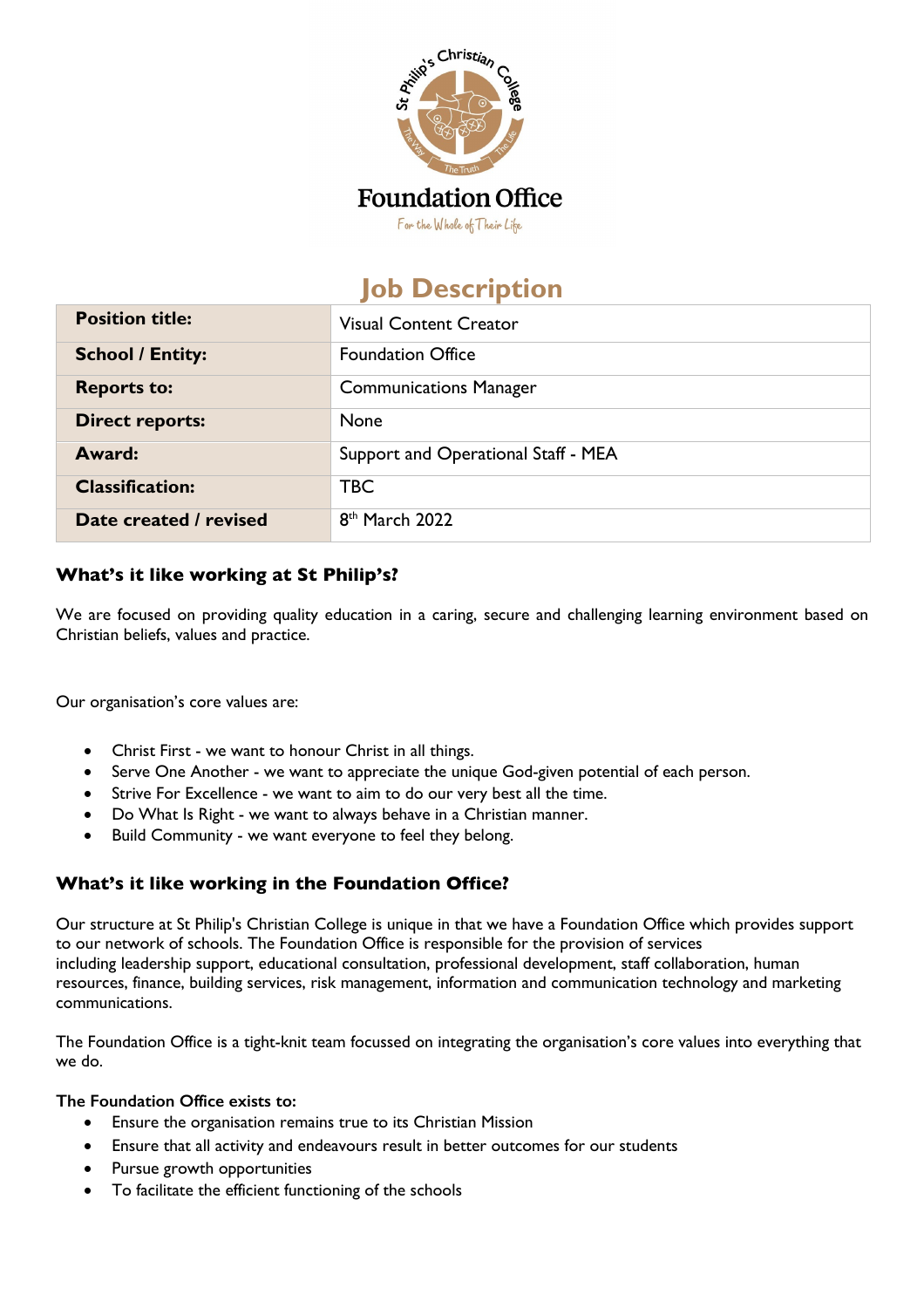

## **What's the focus of this position?**

We are seeking a highly motivated and experienced **Visual Content Creator** to use their creative skills to produce high quality and engaging print and digital content for the St Philip's Foundation Office.

You will be an agile and flexible person able to work autonomously and as part of a team, capable of prioritising projects and able to adapt to an evolving fast-paced work environment. You will have a demonstrated ability to liaise with key stakeholders to identify new resources and content required that align with SPCEF's strategic objectives and promotes our brand. To succeed in this role, you will be self-motivated, have a can-do attitude and a genuine commitment to the core values of St Philip's Christian Education Foundation.

## **What you'll be doing:**

Key elements of this role include (but not limited to):

- Create engaging image and video content for use across all SPCEF's communications, media and marketing activities.
- Create designs for print and digital collateral to maximise the impact of the SPCEF brand.
- Produce and edit still photography and video content.
- Establish and maintain productive relationships with a range of key stakeholders, colleagues, and internal staff at all levels.

#### **The essentials you'll need**:

- A committed Christian, who is a practicing member of a local Christian church
- Qualifications and/or relevant experience in visual design.
- Experience in using relevant software to produce print and digital collateral including advanced proficiency in Adobe Creative Suite with expertise in InDesign, Illustrator and Photoshop.
- Competency in using Microsoft Office Suite
- Strong capability in graphic design, online design, and video production for an online environment.
- Strong knowledge of brand development and the outworking of brand style guides.
- High level oral, written and interpersonal communication skills.
- Ability to follow internal stakeholder briefs while ensuring all key messages and design complies with the SPCEF brand.
- Excellent organisational skills with the ability to prioritise tasks to meet deadlines.
- Current driver's licence and use of own car.
- A valid Working with Children's Check Clearance.

#### **Other valuable skills you may have:**

- Sound editing
- Experience in an Educational or Not-for-profit environment

#### **We'll encourage you along the way**

We will partner with you to support your performance and ongoing development to ensure you are fully prepared for future challenges as this position and our organisation adapts and grows.